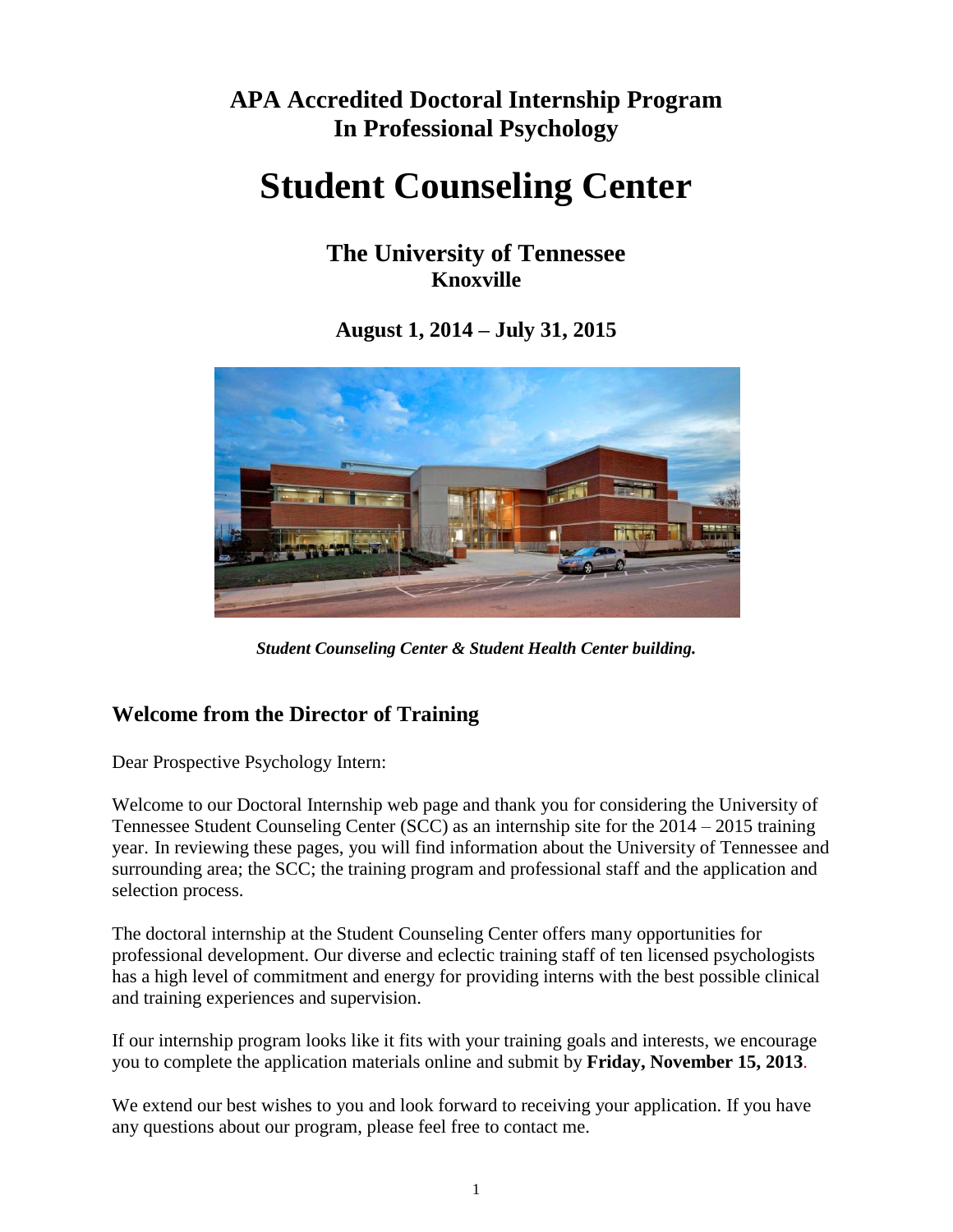Sincerely,

Philip Johnson, Ph.D. Assistant Director/Director of Training Student Counseling Center The University of Tennessee 1800 Volunteer Blvd Knoxville, TN 37996-3103 865.974.2196 [pjohnso4@utk.edu](mailto:pjohnso4@utk.edu)

#### **APPIC Program Code # 1557 APPIC National Matching Service (NMS) # 155711**

#### **Due Date: Friday, November 15, 2013**

#### **American Psychological Association**

The Student Counseling Center Psychology Internship is accredited by the American Psychological Association and abides by the APA Accreditation Operating Procedures. For more information about the American Psychological Association (APA), please click here. <http://www.apa.org/ed/accreditation/index.aspx>

If you need to contact the Commission on Accreditation:

Commission on Accreditation 750 First Street NE Washington, DC 20002-4242

Phone: 202-336-5979 TDD/TYY: 202-336-6123 Fax: 202-336-5978 Email: [apaaccred@apa.org](mailto:apaaccred@apa.org)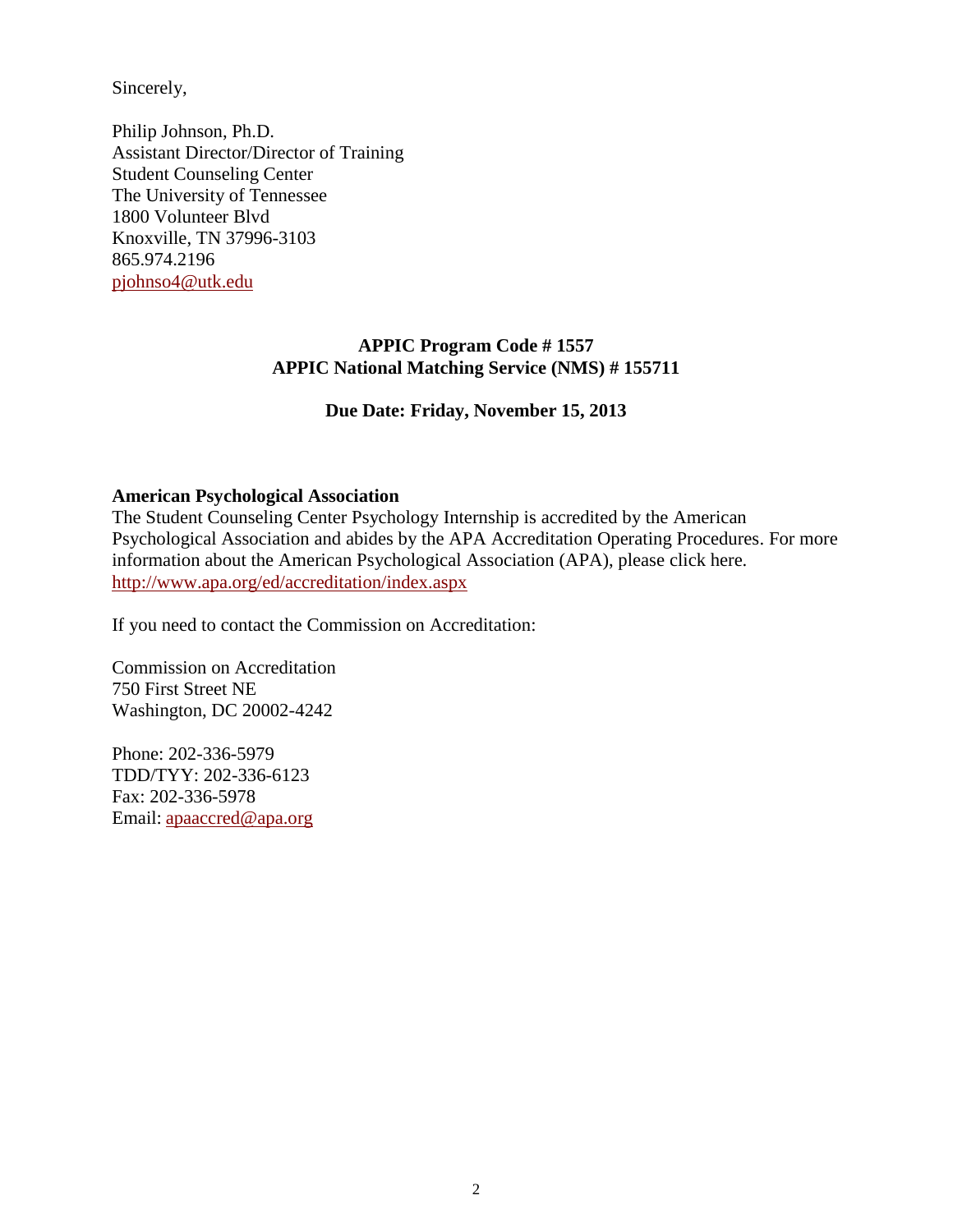

## **I. The University of Tennessee**

**The University of Tennessee, Knoxville, is the state's flagship research institution, a campus of choice for outstanding undergraduates, and a premier graduate institution. As a land-grant university, it is committed to excellence in learning, scholarship, and engagement with society. In all its activities, the university aims to advance the frontiers of human knowledge and enrich and elevate society. The university welcomes and honors people of all races, genders, gender identities and expressions, creeds, cultures, and sexual orientations, and values intellectual curiosity, pursuit of knowledge, and academic freedom and integrity. The university intends that its graduates will promote the values and institutions of representative democracy, and be prepared to lead lives of personal integrity and civic responsibility.**

The University of Tennessee was founded in 1794 and provides undergraduate, graduate and professional education for over 26,000 students. Great professors and students from throughout the world live and work in a friendly, safe campus community located in scenic East Tennessee. Among its many academic offerings, UT has an APA accredited Counseling Psychology program and Clinical Psychology program, both in the Department of Psychology. You can learn more about the University of Tennessee by visiting the UT website at [http://www.utk.edu.](http://www.utk.edu/)



#### **Knoxville Area**

The university campus is located in the heart of Knoxville. Knoxville is the largest city in East Tennessee and ranks third largest in the state. The Cumberland Mountains (to the northwest) and the Great Smoky Mountains (to the southeast) help provide a moderate climate.

The Great Smoky Mountains National Park, less than 60 minutes away, is the country's most visited national park. Visitors enjoy the beauty and leisure activities that can be found there and at the numerous state parks, lakes and resorts which dot the area.

The Knoxville area is cited frequently in national surveys as a quality place in which to live. There is an array of educational and cultural opportunities available to area residents. Affordable housing, reasonable health care costs, a low crime rate, and a pleasant climate with lakes and mountains nearby are factors which make Knoxville an attractive place to live.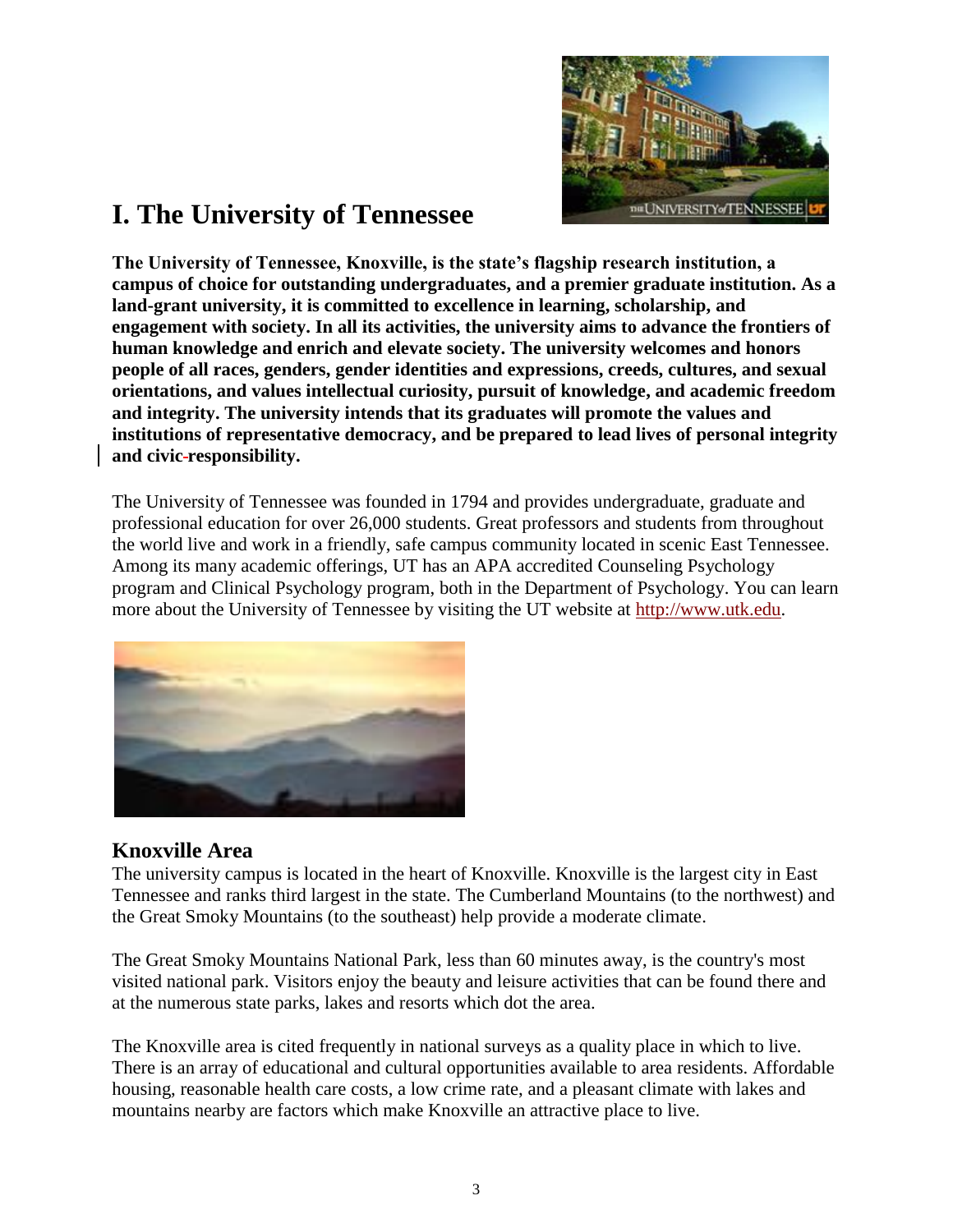Other places of interest include: nearby Oak Ridge, with its history and current focus on high technology; Nashville, home of country music and Atlanta, a 3 ½ hour drive. See [www.utk.edu/knoxville](http://www.utk.edu/knoxville) for more information about Knoxville and the surrounding area.

## **II. The UT Student Counseling Center**

## **Overview**

The UT Student Counseling Center (SCC), a department within the Division of Student Life, is the university's primary facility for personal counseling, psychotherapy, and community intervention. It provides direct service to students and to spouses or partners of students in conjoint therapy.

The Center is a very pleasant place to work. Staff relations are friendly and informal. This informality is balanced by an atmosphere of serious professional concern for clients, for programs, and for trainees.

## **Diversity Statement**

*Our Commitment to Diversity:* Each staff member is committed to providing assistance that is culturally-sensitive and affirming to our diverse clientele, which includes students of color, international students, sexual-minority (LGBTQ) students, students of all gender identities and expressions, veterans, students with disabilities, and students from all socioeconomic backgrounds and with varying religious/spiritual beliefs.

## **Services**

Staff members provide a variety of services for students, faculty and staff. Presenting problems range from mild situational stresses to acute psychiatric conditions and long-term dysfunctions.

Services available to students include walk-in consultation, psychological assessment, crisis intervention, and individual, couples and group therapy. The nature, frequency, and duration of psychotherapy are determined on a case by case basis.

The Stress Management Clinic offers an array of services including mindfulness training, meditation, biofeedback, and coping skills training.

As an integral part of the developmental and preventive emphasis of the Center, the staff is committed to providing consultation services and outreach to the campus community. Recent or ongoing consultations include the Division of Student Life, Multicultural Student Life, Campus Ministers, the Center for International Education, the Counseling Psychology Department, Dining Services, the Office of Equity and Diversity, UT Police Department, the Safety, Environment & Education Center (SEE Center), University Housing, and UT Athletics. Outreach programming has included participation in the orientation program for new students, First Year Studies classes, fraternity and sorority groups, the annual Health Services Fair, the Vol-Aware Street Fair and the QPR Gatekeeper trainings.

## **Referrals**

Referrals are made to other agencies both on and off campus. The Center maintains close ties with **Student Health Center (SHC)**, which has eight primary health care physicians, a psychiatrist, a psychiatric clinical nurse specialist and a psychologist. The SCC enjoys a close relationship with the mental health professionals at the SHC who work closely with all staff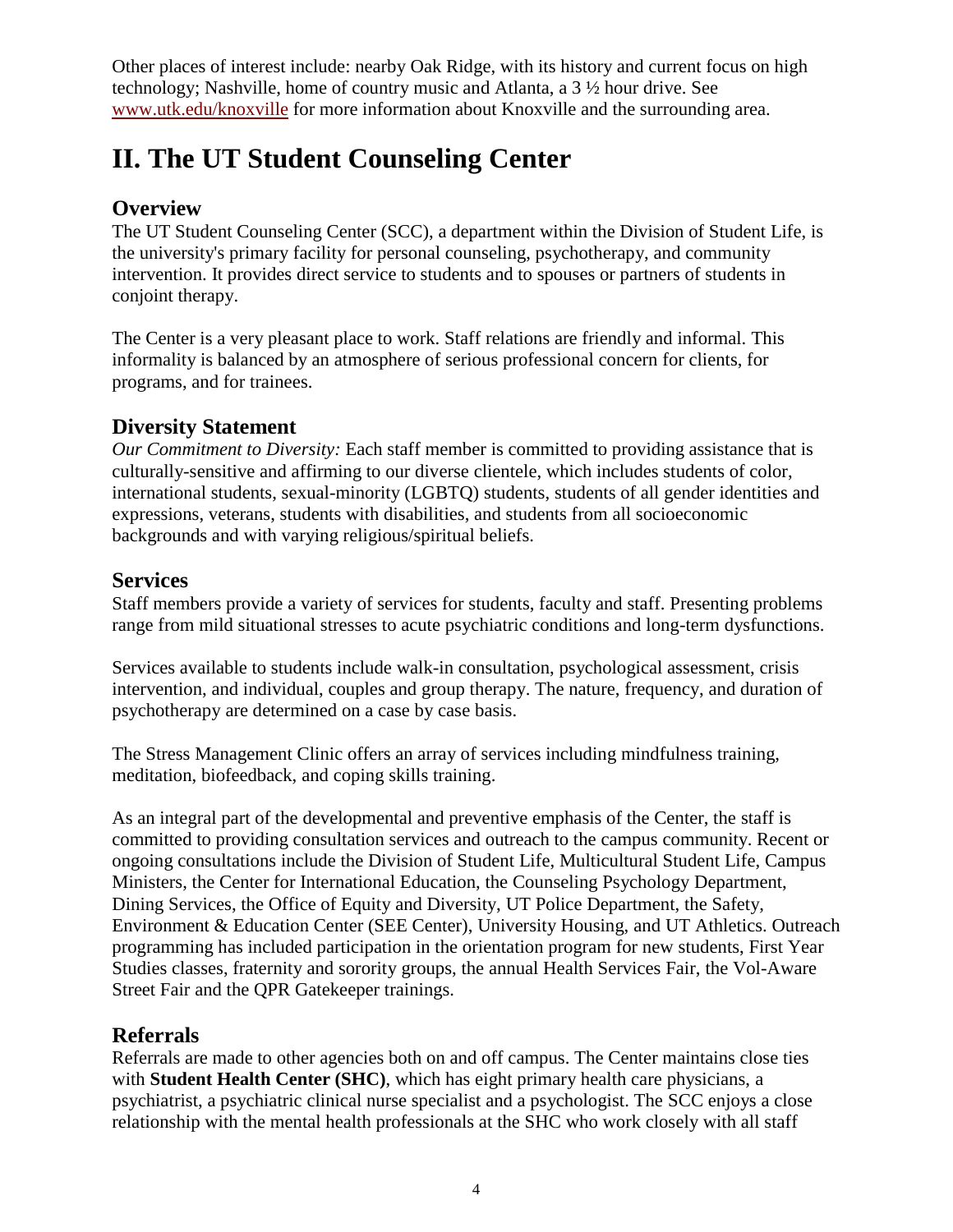members, including interns who have clients receiving medication. The psychiatrist and psychiatric clinical nurse specialist also teach a weekly psychopharmacology seminar for interns. Student Health, Mental Health services and the Student Counseling Center are located in the same building. **Career Services** has an extensive career library, computerized career exploration programs, and the computer administered Strong Interest Inventory. The Department of Psychology operates the **Psychology Clinic**, a training clinic on campus for the clinical psychology graduate students. Fees are based on a sliding scale. Both individual and group psychotherapy are available to students and non-students. Children and couples occasionally are seen.

A protocol for helping distressed students was developed as a guide for staff and faculty in helping distressed or distressing students. **The Case Management Team** was formed and meets on a regular basis to assist students at risk. The team is co-chaired by the Student Counseling Center and the Office of the Dean of Students. Members of the committee include representatives from Disability Services, Student Health Center, Student Judicial Affairs, UT Police Department and other key offices on campus.

## **Student Counseling Center Committees**

Student Counseling Center Committees generate proposals and recommendations that are forwarded to the Leadership Team. In some instances, their role will also involve implementing proposals that have been approved by the Leadership Team. Center committees include: Clinical, Community Intervention, Diversity and Training. Interns are encouraged to join and become active members of a committee.

## **Student Counseling Center Facility**

The new 109,242-square-foot facility houses the Student Health Center on the first floor and the Student Counseling Center, along with the psychiatric staff, on the second floor. The facility includes private offices for all senior staff members, interns and graduate assistants, a spacious reception and waiting room area, conference rooms, group rooms and much more. Each intern office is equipped with a personal computer, and a DVD recorder/monitor.

## **Accreditation**

The University of Tennessee Student Counseling Center is accredited by the *International Association of Counseling Services (IACS)* and is a member of the *Association of Psychology Postdoctoral and Internship Centers (APPIC).* and the *Association of Counseling Center Training Agencies (ACCTA)*. The Internship Training Program is accredited by the *American Psychological Association (APA).* Our next APA site visit is scheduled for **2016**.

## **III. The Training Program**

## **Overview**

The University of Tennessee Student Counseling Center has been a training site in counseling and clinical psychology since the early 1960's, and the doctoral internship program has been accredited by the American Psychological Association since 1980. Each year, four doctoral interns are selected from APA accredited graduate programs in counseling and clinical psychology through the National Matching Service.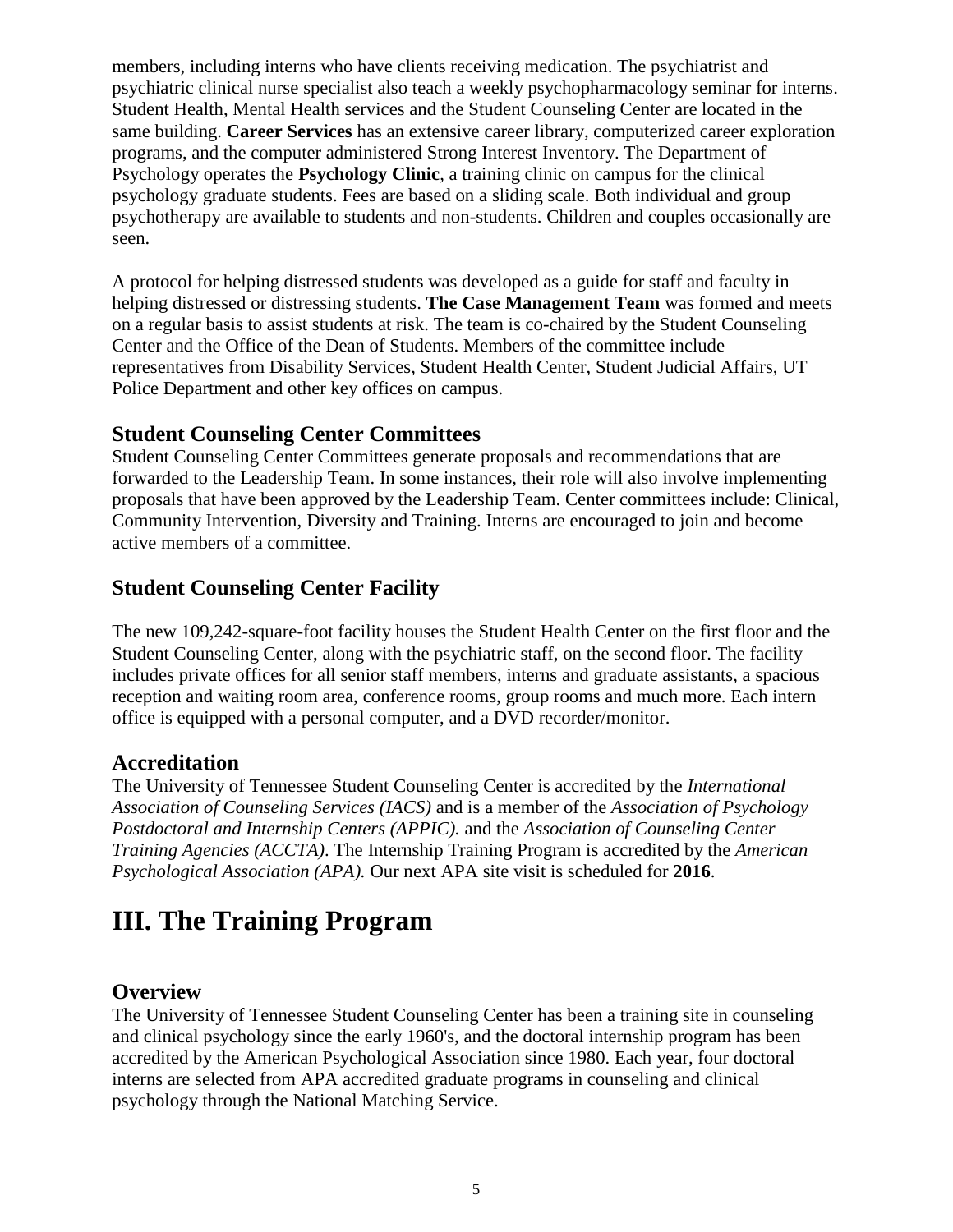The Internship Training Program has become a highly visible component of the Student Counseling Center, as well as the university at large, due in part to the university's supportive and encouraging stand. Interns are defined by the university as regular full-time university staff members with all the benefits which come with that designation. Within the Center, staff members are available, accessible, supportive, and timely in meeting their responsibilities. In addition to regularly scheduled supervision, training seminars, case conferences and staff meetings, interns have informal access to all staff members and are encouraged to consult with senior staff members any time they are available.

#### **Mission**

The Doctoral Internship Program contributes in key ways to the mission of the University of Tennessee, the Division of Student Life, and the Student Counseling Center. The mission of the training program is to prepare interns as generalists with the knowledge and skills needed for entry-level positions in psychology. The center supports interns in their professional and personal development, including commitments to the profession and its ethics. This mission is accomplished by professional training, teaching, supervising, modeling and mentoring.

### **The Developmental Apprenticeship Model and Philosophy**

The doctoral internship year is the culmination of a formal education process through which interns will learn to apply the breadth of psychological knowledge to their professional roles. The Doctoral Psychology Internship Program at the University of Tennessee Student Counseling Center focuses on the training of generalist practitioners for entry level positions in psychology using a developmental apprenticeship model. This model has as its overarching goal the professional growth of the psychology intern.

An *apprenticeship* is a developmental model of movement into a field. It implies a formal contractual relationship between an individual and a trainee in which both entities have certain responsibilities and rights. The apprentice serves under the direction and training of a qualified individual(s) who is responsible for the training, inculcation of values, and the quality of work produced by the apprentice.

The focus is on the developmental process as interns are provided with the knowledge and skills needed for doctoral level positions in psychology. The internship year at the Student Counseling Center is designed to promote a developmental process in which interns move from the role of student to colleague. Interns are encouraged to take an active role in designing their training to include their professional interests and needs.

This process begins by evaluating the knowledge and skills interns bring to the center. These skills and competencies are explored during orientation as interns reflect on their own experiences. Interns are asked in a variety of settings, including conferences with the training director, supervision, training seminars, and case conferences, to consider their own level of skill and professional development. Initially, interns are expected to demonstrate many skills at an intermediate level as described in the Intern Evaluation Form Rating Scale. Interns will be asked to set goals, to build on the skills they bring, and to acquire advanced skills that are essential in the profession. These goals are reviewed periodically and are revised as they progresses through the internship year.

Goals are addressed primarily through experiential and didactic learning processes. Theory and techniques, based on current research and scholarly works, are presented in didactic settings and through readings. Interns will be provided ample opportunity to observe the professional staff in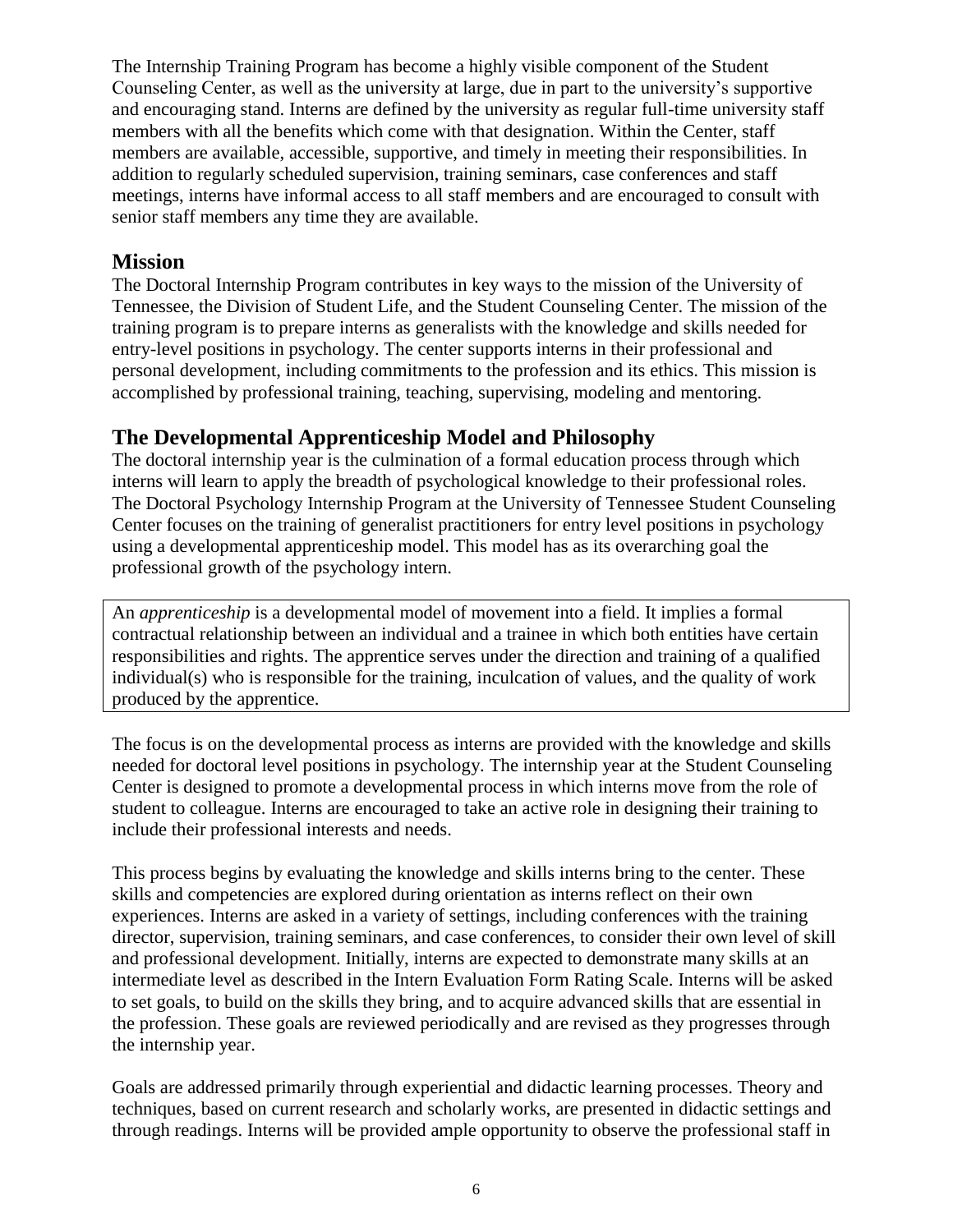various settings before actually participating in areas that are new to them. As expertise forms and competence develops, interns are encouraged to take on more responsibility and leadership. It has been our experience that most interns quickly move toward independent practice under supervision, with the goal of leaving the internship year as a professional psychologist and colleague.

Along with professional growth, personal growth also is encouraged. The training staff believes that personal development and maturity are cornerstones of professional competence and identity. Every effort is made to provide a supportive environment which models and attends to personal growth. Interns attend staff meetings beginning the first week of internship. During orientation, there will be many opportunities to begin thinking about areas of special emphasis that are available throughout the year. This model allows interns to work closely with staff and learn through modeling and collaboration. In a system that provides both support and challenge, interns are encouraged and supported in the process of becoming mature practitioners.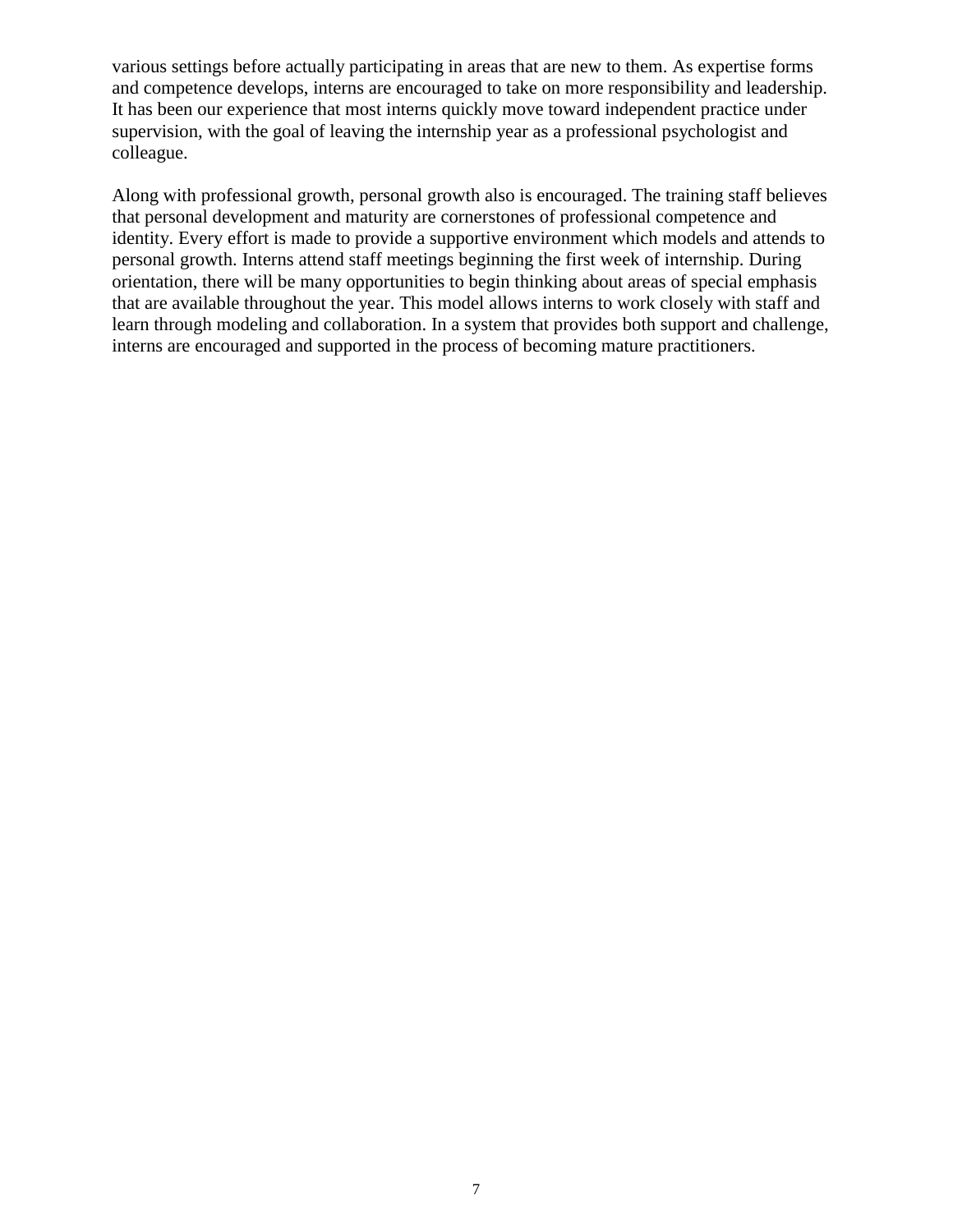## **Training Goals and Objectives**

#### **Goal #1: To develop interns' clinical skills in preparation for entry-level positions as professional psychologists**.

#### **Objectives**

- **1.1** To develop and show competence in initial assessment and intervention using clinical interview.
- **1.2** To develop and show competence in crisis assessment and intervention.
- **1.3** To develop and show competence in the provision of individual therapy.
- **1.4** To develop and show competence in the provision of couples counseling.
- **1.5** To develop and show competence in the provision of group therapy.
- **1.6** To develop and show competence in receiving supervision.
- **1.7** To develop and show competence in the use of assessment measures and methods used in a university counseling center.
- **1.8** To develop and demonstrate competence in providing clinical supervision.
- **1.9** To develop and demonstrate competence in community intervention (Consultation and Liaison, Outreach, teaching and Program Evaluation).
- **1.10** To develop and demonstrate competence in the provision of stress and wellness services.

#### **Goal 2**

#### **To cultivate the self-knowledge, attitudes, and professional knowledge and skills needed for effective and ethical practice as a psychologist.**

#### **Objectives**

- **2.1** To demonstrate knowledge and application of ethical principles and legal and professional standards.
- **2.2** To demonstrate knowledge and skill in working with diverse populations and to demonstrate a commitment towards growth in multicultural competence.
- **2.3** To develop a self-awareness of personal and professional qualities that influence professional functioning.
- **2.4** To develop collegial, professional relationships within the CC and the larger university.

## **Student Counseling Center Services and Training Activities**

## **Intern Orientation**

The internship year begins with a comprehensive, structured three week orientation to the internship. The orientation is designed to welcome interns and begin to integrate them into the UT Student Counseling Center. Interns are introduced to the SCC's mission and informed about the training program's model, philosophy, goals, and objectives; administrative details; service and training activities and referral sources.

The orientation program is developed and coordinated by the Training Director with input from the Training Committee and senior staff. Orientation is an ongoing process, and interns are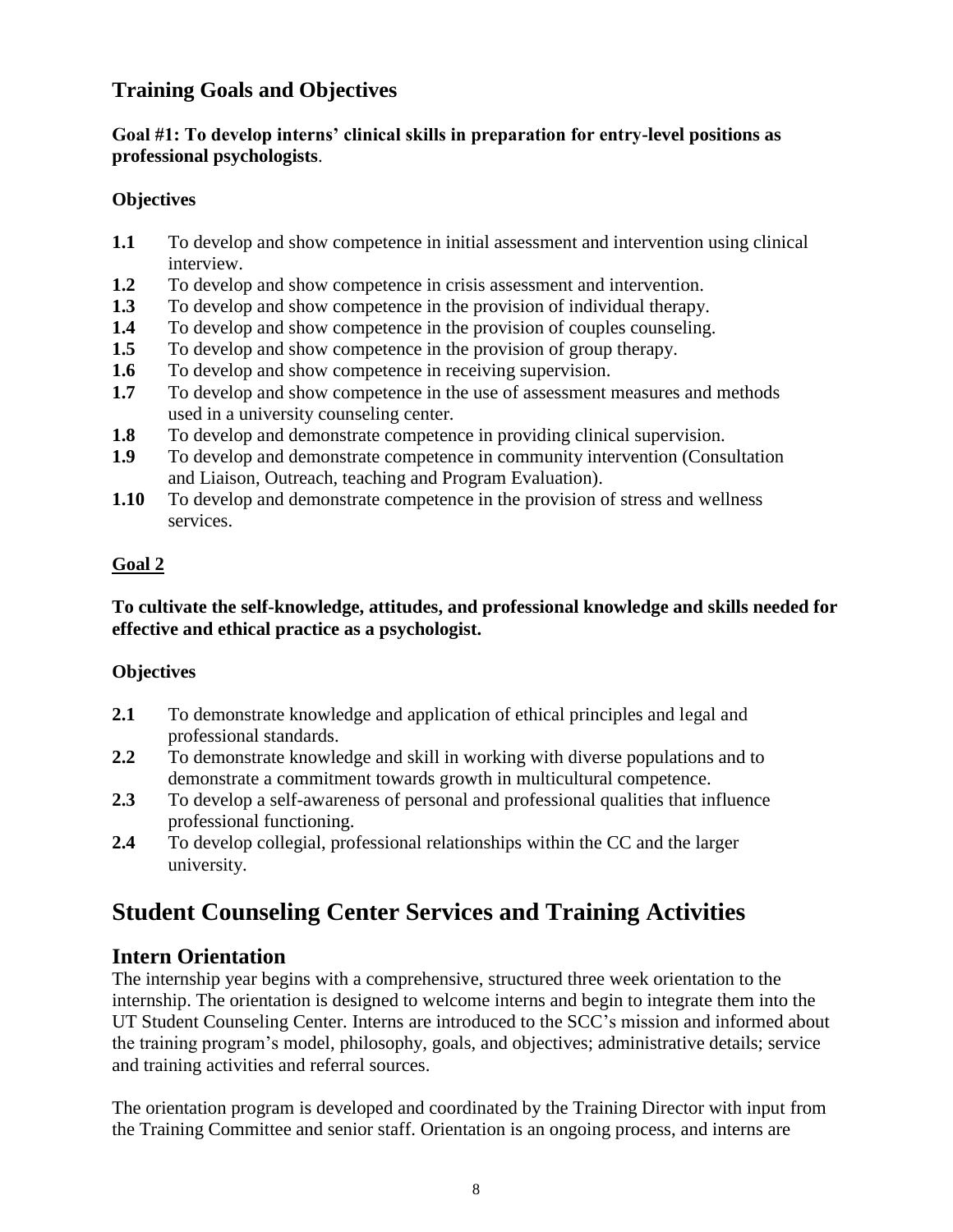encouraged to consult with their supervisor and/or any senior staff member throughout the orientation period and the internship year.

Interns are assigned a temporary supervisor for the first two weeks of internship. To assist in making permanent supervision assignments, interns meet as a group with each supervisor early in orientation to discuss supervision styles, theoretical orientations and expectations for supervision. Supervisory assignments are made by the Training Director with input from the Training Committee, interns and professional staff. Intern preferences are honored as much as possible.

During orientation, each intern will complete the *Intern Self-Assessment/Interest Survey* which will assist in formulating training goals for the year. Interns also will complete the *Evaluation of Intern by Supervisor* to continue the self-assessment process and to become familiar with the evaluation process. Together with their supervisors, interns will determine the experiences necessary to attain their individualized training goals.

#### **Initial assessment and intervention using clinical interview (Triage)**

Walk-in sessions are scheduled regularly throughout the week. No appointment is needed for students to use the walk-in services. The interview typically lasts  $15 - 20$  minutes and is done in a *triage format*. The purpose of the initial interview is to provide students with a prompt mental health consultation resulting in appropriate recommendations.

#### **Crisis assessment and intervention**

Although there is no after hours emergency coverage, interns gain experience with crisis assessment and intervention during their walk-in coverage.

#### *Training: Initial assessment, crisis assessment and intervention*

During orientation, interns first observe and then assist senior staff during their walk-in times. After an initial period of training, interns are assigned a three hour walk-in block each week to gain experience with initial assessments and interventions, crisis assessment and intervention, psychiatric consultation and referral.

## **Provision of Therapy and Receiving Supervision**

#### **Individual Therapy**

Interns provide therapy to students who present with a wide range of issues such as depression, anxiety, interpersonal relationship problems, grief and loss, suicidal ideation, trauma, identity and self-esteem, and personality disorders. A portion of an intern's case load may be "long-term" clients, who are seen for the entire year. Interns may conduct psychological testing as part of the assessment process, refer clients for medication assessment and diagnostic consultation with the Student Health Center, and refer to other resources as needed.

#### *Training: Supervision of individual therapy*

Supervision is one of the primary tools utilized to assist interns in their training and development. As such, it is an important focus of the internship experience. Interns receive two hours of weekly individual supervision from a Primary Supervisor, who has been a Licensed Psychologist for at least three years. Interns also meet with a Secondary Supervisor for one hour each week. The *primary supervisor* is responsible for overseeing triage and case management and clinical supervision. The primary supervisor is rotated once during the year (January). Interns meet with a *secondary supervisor* for one hour each week. Secondary supervisors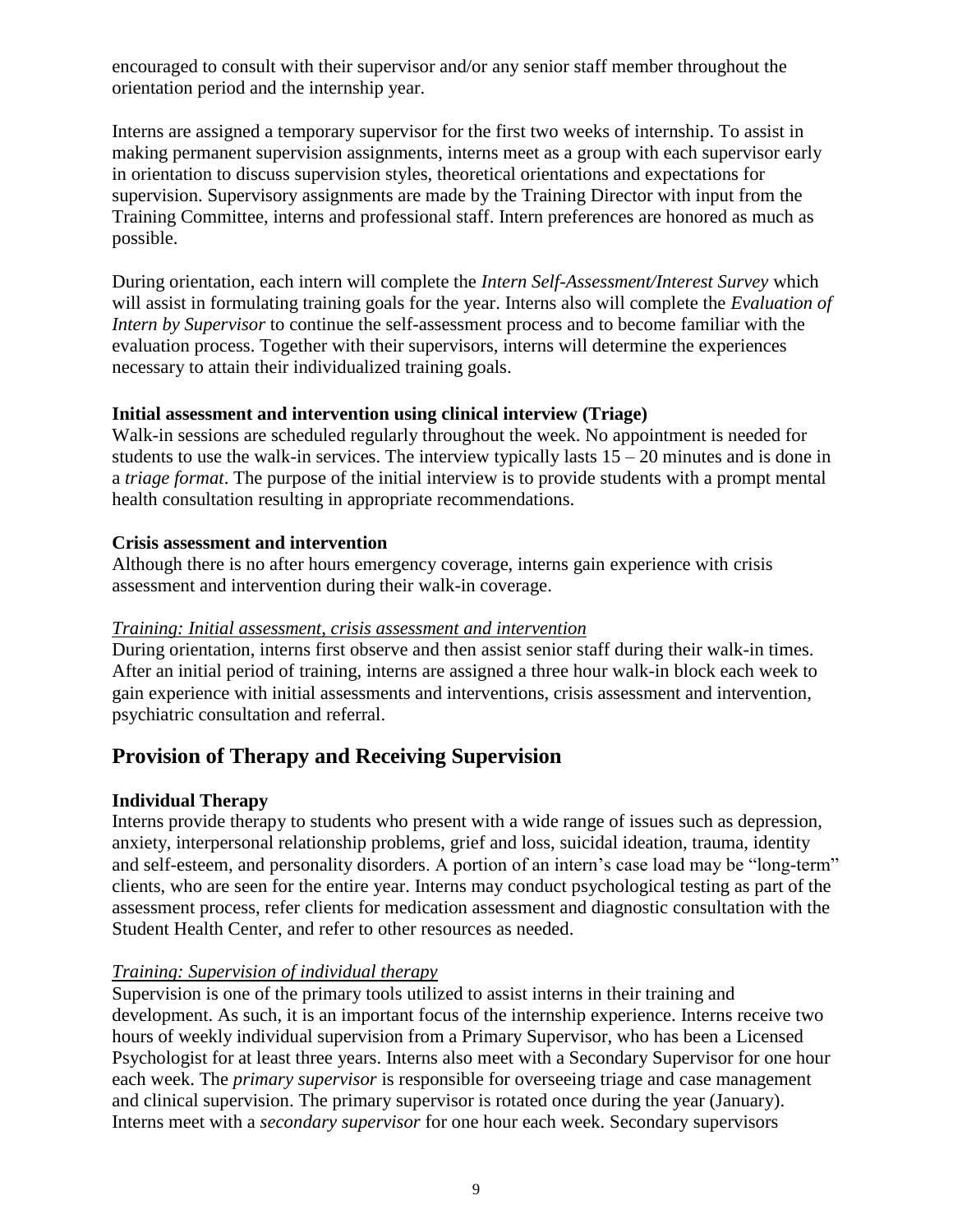coordinate and supervise tracks if a specific track is chosen by an intern. Secondary supervision sessions, regardless of tracks or generalist training, focus on specific case supervision. Interns may keep the same secondary supervisor throughout the year or rotate at the end of the fall and/or spring semester depending on selection of tracks.

#### **Couples Therapy**

Interns provide therapy to couples. Couples are broadly defined and may include married, partnered, platonic relationships, etc. Only one member of a couple needs to be a student for the couple to be eligible for couples counseling. Initially, interns see couples with a senior staff cotherapist.

#### *Training: Supervision of Couples Therapy*

Additional supervision dedicated to couples work is scheduled as interns pair with senior staff psychologists to do conjoint co-therapy with couples.

#### **Group Therapy**

Interns co-facilitate a process-oriented therapy group during the fall and spring semesters. Interns have an opportunity to choose from several groups, such as general therapy, interpersonal process, and other groups that are formed as clinically needed.

#### *Training: Supervision of Group Therapy*

Interns are paired with a senior staff psychologist to co-lead the group in the fall. During the spring semester, interns may co-lead a group with another intern or a senior staff member. Interns may develop a group based upon their individual interests for the spring and/or summer semester(s). Interns receive supervision for each group they co-facilitate.

#### **Provision of Supervision**

During the spring semester, interns supervise a doctoral practicum student from the University of Tennessee's APA-accredited doctoral program in counseling psychology. Each practicum supervisee also is supervised by a senior staff licensed psychologist who has the overall responsibility for the practicum student.

#### *Training: Provision of Supervision Seminar*

Prior to supervising a psychology doctoral student during the spring semester, interns attend a supervision seminar. This series prepares interns for their supervisory role. Didactic and process issues relevant to the provision of supervision by interns are discussed.

#### *Training: Supervision of Supervision*

During the spring semester, interns meet one hour a week in dyads with a licensed psychologist for supervision of supervision. Discussions center on developing supervisory skills, supervision issues and viewing recordings of their sessions with supervisees. Usually interns are paired for supervision of supervision so they are able to profit from a peer's experiences as well as from their own.

#### **Community Intervention**

The community intervention work of the Center is considered an essential service. Interns are expected to engage in all forms of community intervention at the Center. This includes but is not limited to: consultation and liaison, and outreach presentations to the campus.

Consultation and Liaison Relationships. Interns are expected to partner with senior staff members in the areas of liaison relationships and committee involvement.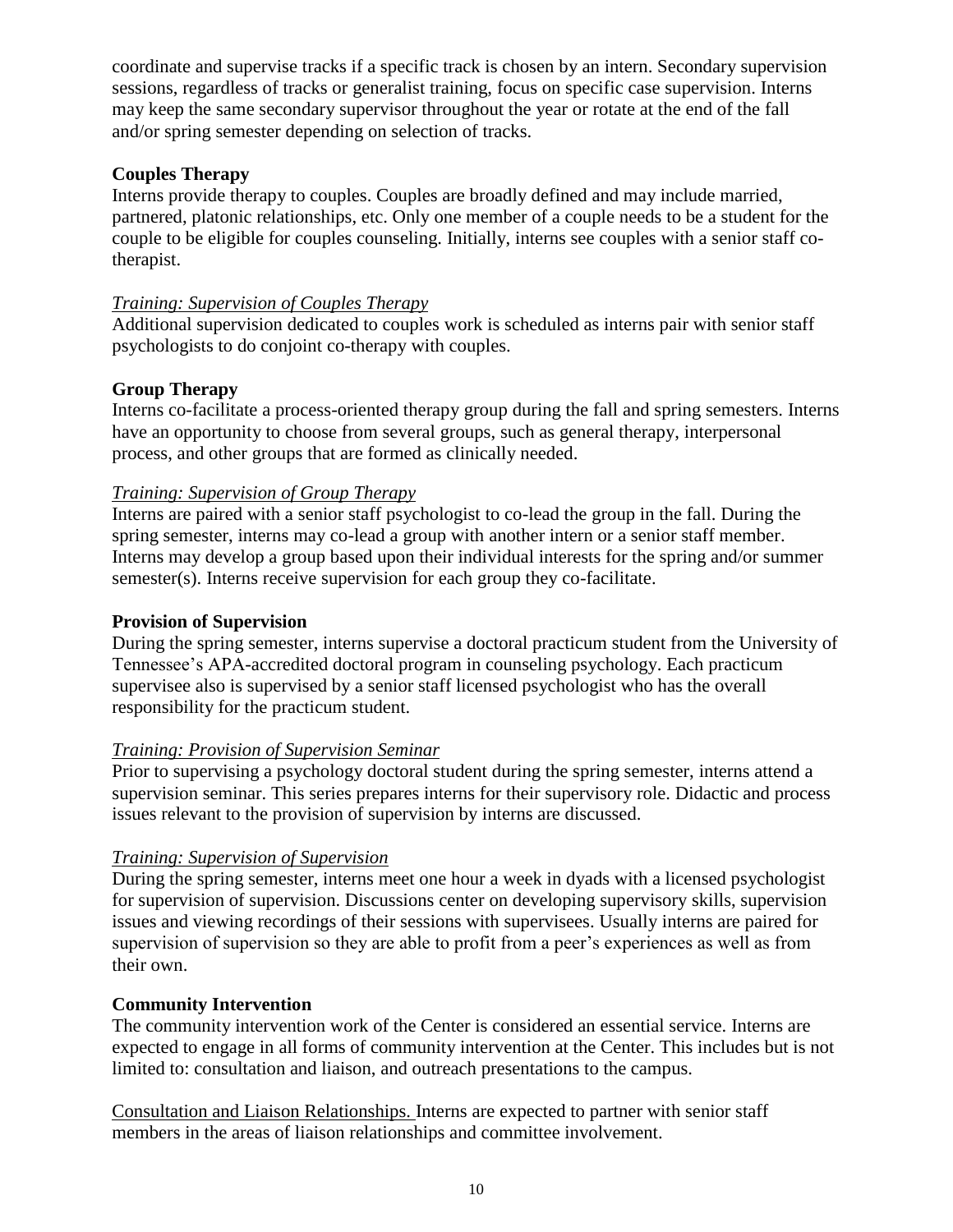Community Intervention Activities. Interns are expected to participate in at least six community intervention activities (i.e., presentations, workshops, interviews, events) over the course of the year (with a minimum of three per semester), at least one of which is to be providing a QPR training.

Program Evaluation/Consultation Project. Interns will engage in an in-depth consultation experience which often results in some very helpful information and suggestions that the Center will be able to utilize in future outreach and consultation.

#### *Training: Supervision of Community Intervention*

During the year, interns meet once a week with the Director of Community Intervention. Interns gain experience in providing effective psychological consultation to an organization, including developing and conducting a needs assessment and providing suggestions and feedback to the organization. Interns will enhance their skills in developing and delivering effective outreach presentations. Interns will discuss their experiences in working with senior staff members on campus committees and/or other liaison/consultative relationships.

#### *Training: Suicide Prevention/QPR Training*

UT utilizes a national, suicide prevention/education program called QPR (Question, Persuade, and Refer). Analogous to CPR, QPR provides the lifesaving skills necessary to effectively and directly ask someone if they are suicidal, persuade them to get help and refer them to the appropriate professional. All UT Student Counseling Center staff members are certified instructors for the QPR Gatekeeper trainings.Interns will receive eight hours of training to become certified as *QPR Gatekeeper Instructors* and assist in training others. The certification is active for 3 years.

#### **Stress Management Clinic**

After orientation to the Stress Management Clinic (SMC), interns will provide SMC clinical service, such as biofeedback, and individual check-ins throughout the year.

#### *Training: Stress Management Clinic*

Interns will receive initial training in August. Interns' individual work in SMC will be supervised by their primary supervisors. Primary supervisors are responsible for evaluating SMC competency and completing the SMC evaluation form.

#### **Seminars and Case Conference**

#### **Professional Topics Seminar**

This weekly seminar focuses on exploring various professional topics and provides training in several areas. Topics may include, but are not limited to: ethical principles and legal and professional standards; working with diverse populations; trauma; autism spectrum disorders; DBT; eating disorders; women's issues; gestalt training.

#### **Psychopharmacology Seminar**

The university psychiatrist and psychiatric clinical nurse specialist meet weekly with the interns to review the use of psychotropic medications, emphasizing those most frequently used on campus. Interns have an opportunity to discuss client medication issues.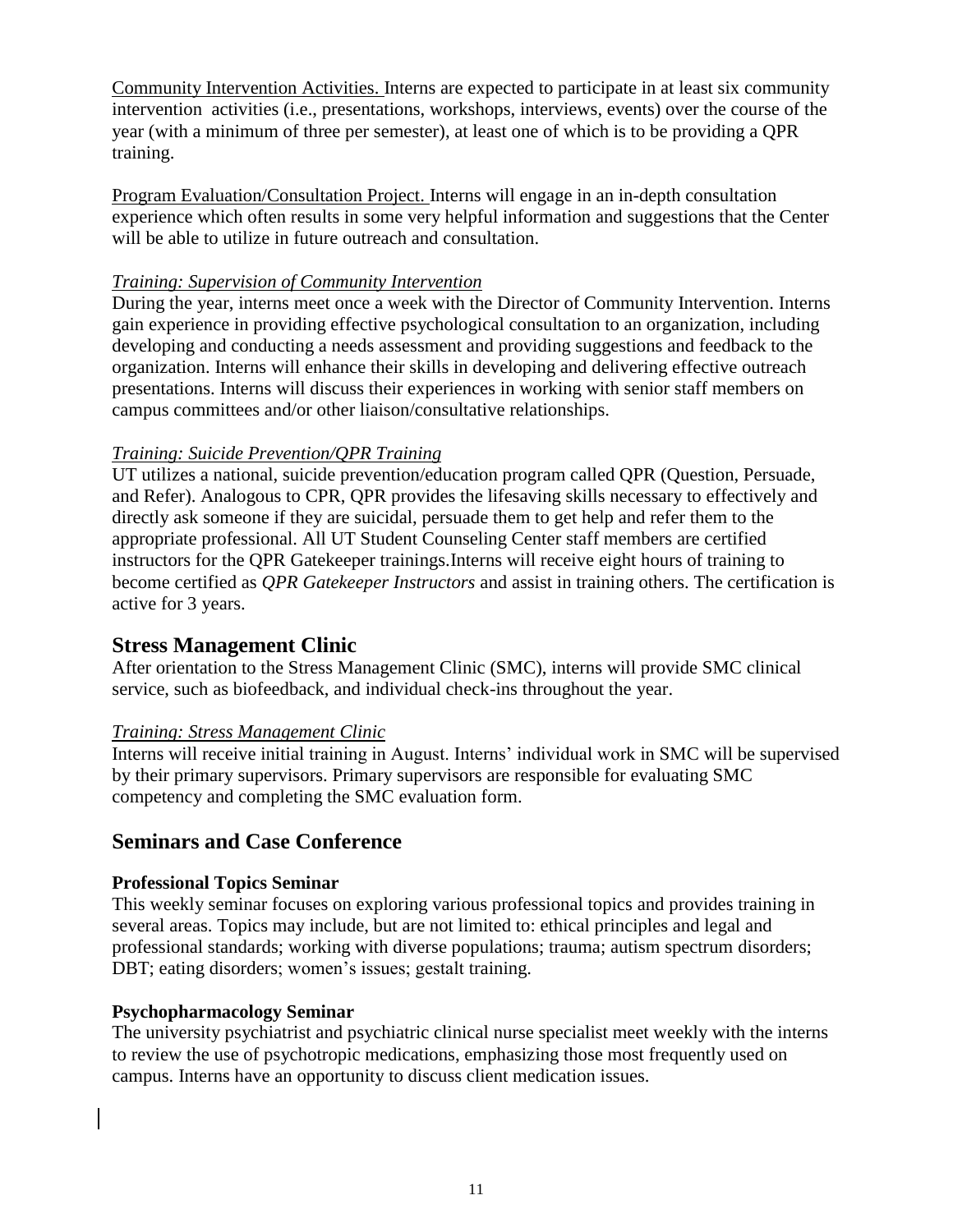#### **Intern Case Conference**

A one hour case conference is scheduled weekly for case presentations by interns and senior staff. A senior staff psychologist presents a case once every five weeks and facilitates a discussion among the interns. Interns are then scheduled in subsequent weeks to present formal case presentations and the same senior staff member facilitates the discussion. This is designed to allow interns the opportunity to receive peer supervision of their clinical work, along with feedback from a senior staff psychologist. It also gives interns an opportunity to have regular contact with a variety of senior staff psychologists.

Case presentations include diagnostic information and the appropriate application and interpretation of one or more assessment instruments. Interns are encouraged to include assessment materials and selected portions of session recordings as part of their presentation.

#### **Dissertation/Scholarly Activity/Research**

Interns are expected to engage in scholarly project/research. Although most interns focus on their dissertation research, there may opportunities in conjunction with senior staff psychologists or faculty members from the Counseling Psychology doctoral program to engage in other research.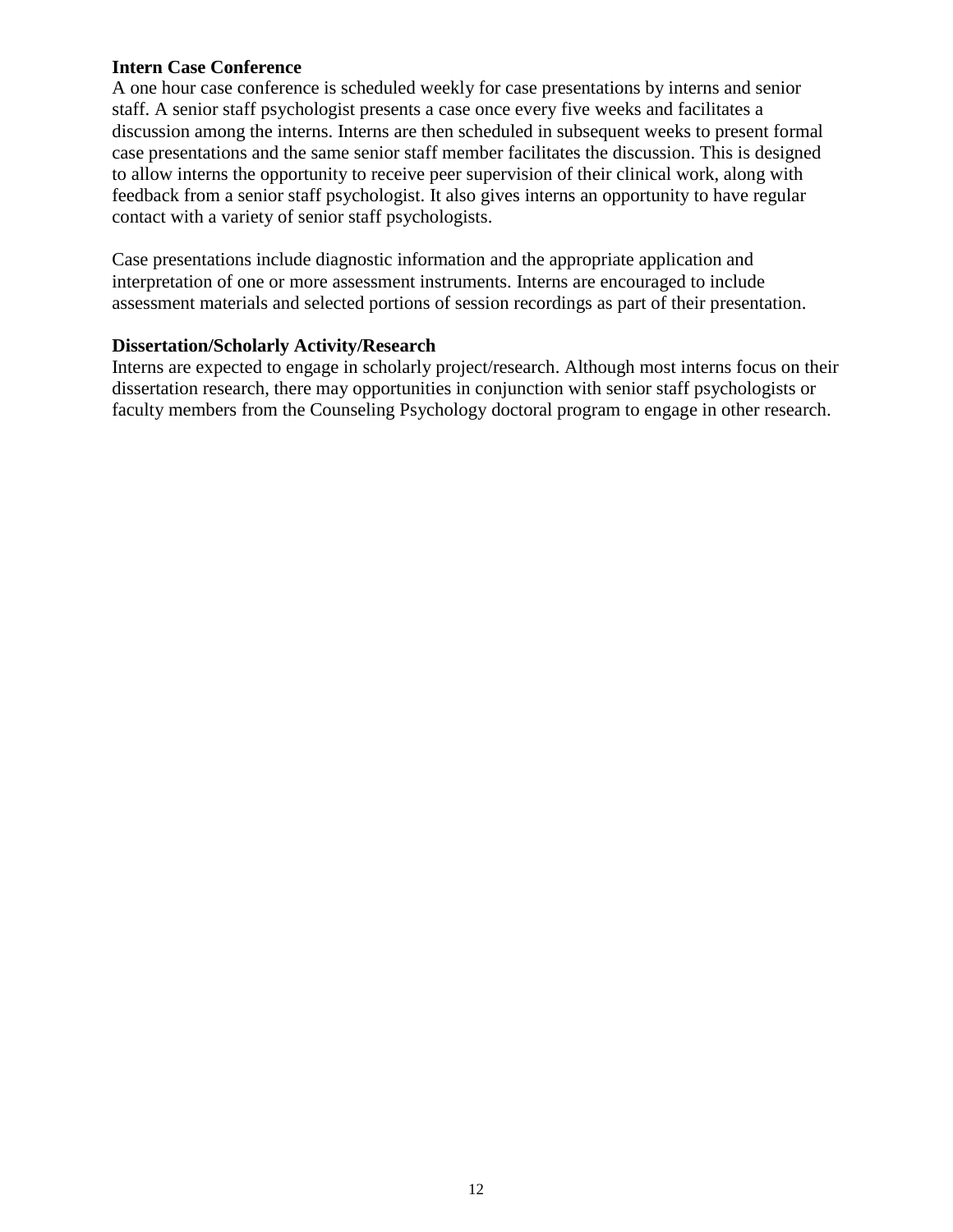#### **Intern Support Group/Peer Consultation**

Interns schedule one hour per week to form their own self-led support group to process their internship experiences throughout the year. The Training Director is available to join this meeting periodically to address any issues the interns would like to discuss about their personal and professional development and experiences in the training program. Interns are encouraged to schedule this time around a lunch in order to have up to two hours to meet each week.

#### **Professional Development**

#### Division of Student Life Meetings

The Division of Student Life schedules a professional staff development breakfast 3 to 4 times a semester, as well as a Coffee House, which also meets several times a semester. These gatherings provide an opportunity for interns to hear pertinent issues discussed, often from a nationally known speaker, as well as to develop cross-departmental professional relationships.

#### Professional Conferences

Release time is available for interns to attend workshops and conferences. Some funding also may be available.

#### **Staff Meetings (Wednesday morning)**

#### Case Assignment Meeting

Interns will participate in weekly staff meetings with other trainees and all senior staff members in which clinical issues are discussed and cases are assigned.

#### General Staff Meeting

All senior staff psychologists and interns attend this weekly meeting designed to better communicate items of interest or concern related to the Student Counseling Center.

#### **Committee Meetings**

Interns have the opportunity to serve on one of the Student Counseling Center Center Committees include Clinical, Diversity, Community Intervention, Stress Management Services, and Training. Interns also serve on University Committees as part of their training in Community Intervention.

#### **Meeting with Training Director**

The Training Director meets with the interns on a regular basis to assess how the internship training is meeting the interns' needs and to solicit feedback about the training program. The Training Director keeps an open door policy and interns are encouraged to meet informally and/or request additional meetings to focus on training concerns.

#### **Case Management/Supervision Preparation**

Time is provided for other activities such as case management, which includes time to complete paperwork, case notes, review therapy sessions, and complete readings.

#### **Individualized Training Experience (Optional Tracks)**

During the year, interns have the option of individualizing their training experience in the form of a *Special Emphasis Area*. This option provides interns with greater flexibility in tailoring their internship experience to meet their unique interests and needs.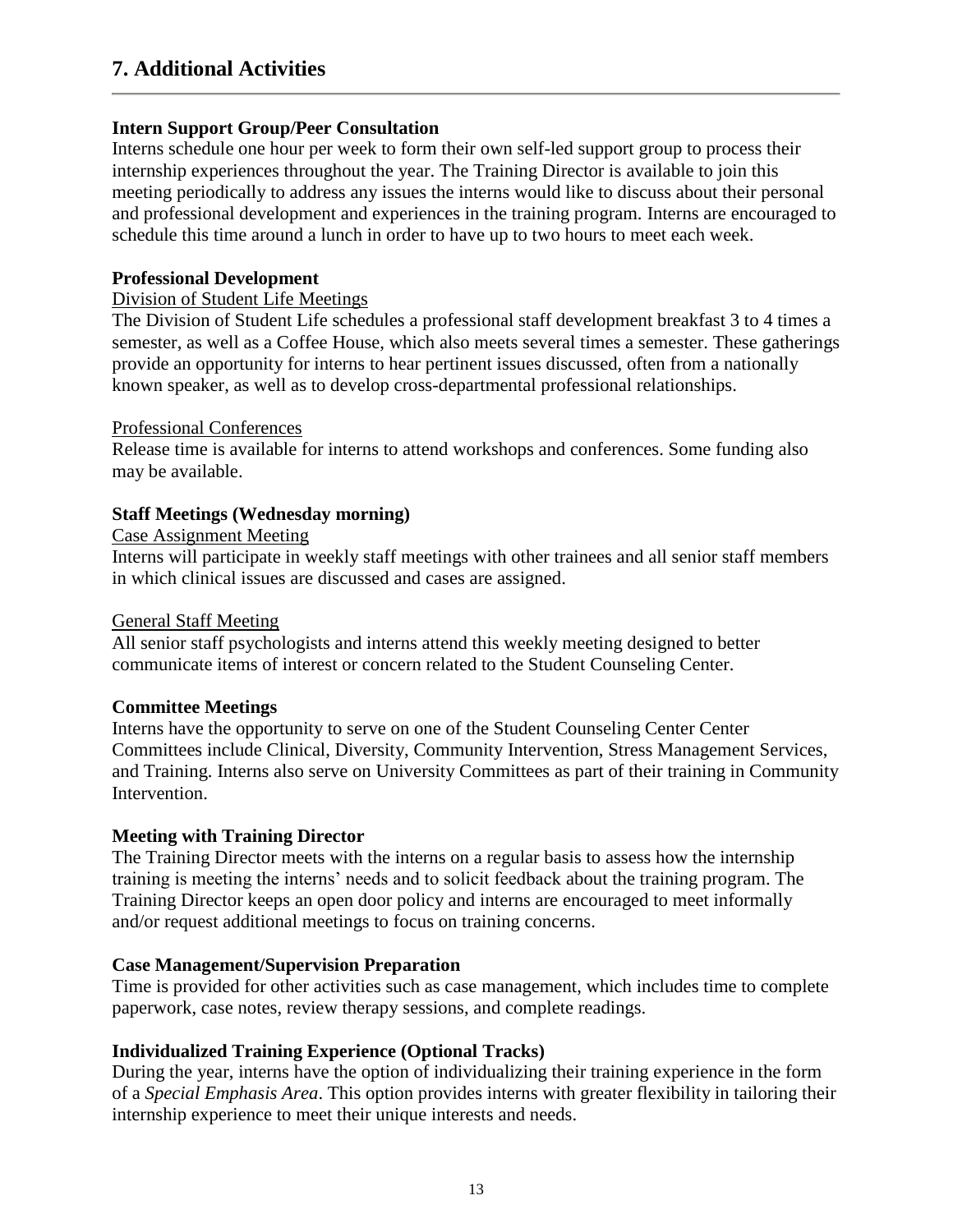- Tracks are optional. If no track is chosen, the intern will pursue generalist training
- Secondary Supervisors will serve as track leaders. Tracks will be supervised mainly during the hour of secondary supervision
- Interns may choose one track each semester (fall and/or spring)
- Time allotment: 5 -6 hrs/wk. Some activities may be folded into current requirements without dramatically increasing number of hours worked – e.g. seeing specific client issues in case load; working on track during no-show apt times, etc.)
- The details of the Track are negotiated with the intern, members of the training staff and the Training Committee.

The following optional Tracks will be offered during the fall 2013 Semester:

- Community Intervention
- Diversity Training
- Gestalt Training
- Stress Management Services Training
- Therapy with use of Assessment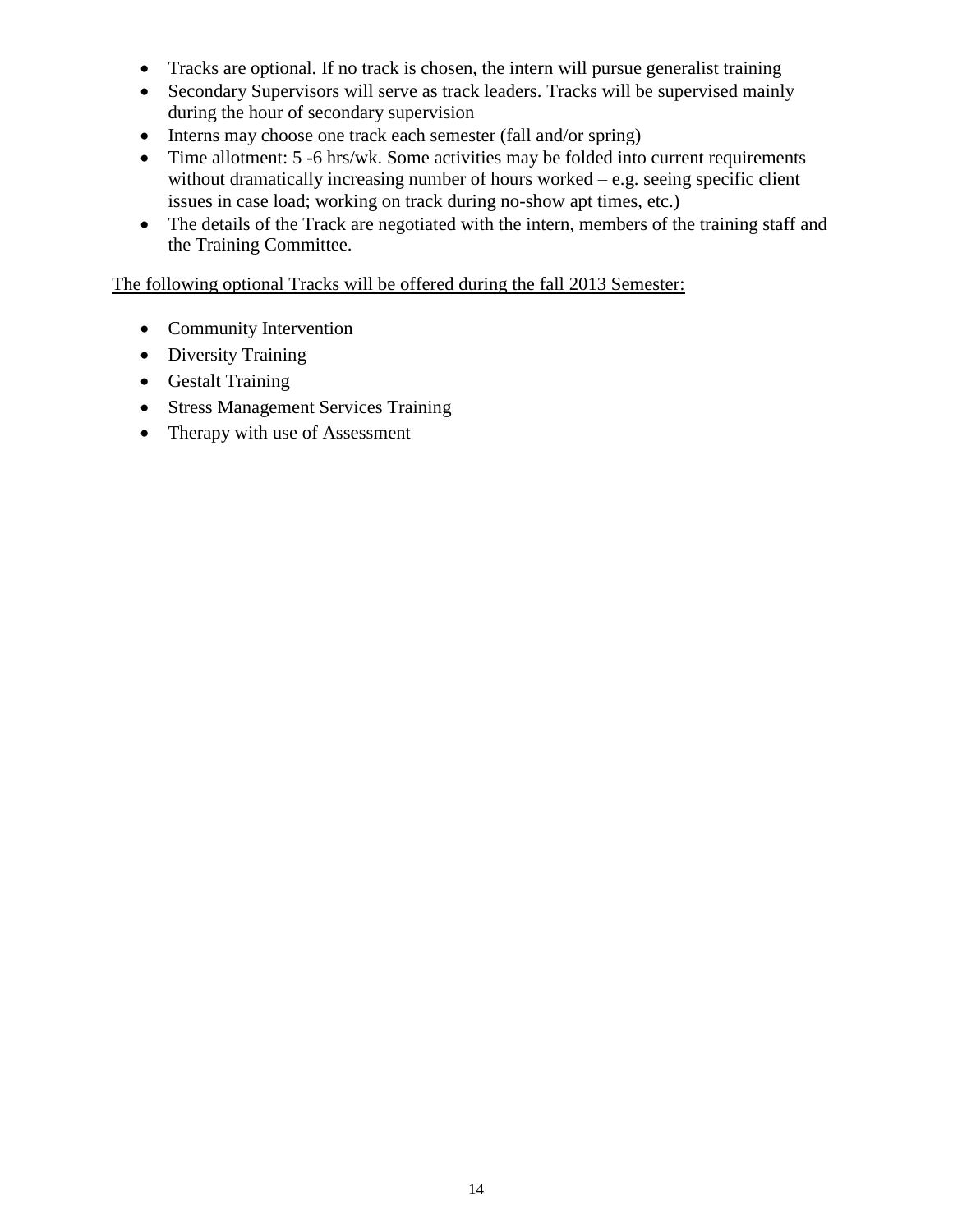| <b>Intern Weekly Activities: Example</b>                                     | Fall<br>Hrs./wk<br>$(Aug -$<br>Jan) | <b>Spring</b><br>$(Jan -$<br>May) | <b>Summer</b><br>$(May -$<br>July) |
|------------------------------------------------------------------------------|-------------------------------------|-----------------------------------|------------------------------------|
| <b>Direct Service</b>                                                        |                                     |                                   |                                    |
| Individual/Couples/Group Screen & Group<br>Therapy/SMC/Psychological Testing | 17                                  | 17                                | 17                                 |
| Walk-in/Triage                                                               | 3                                   | 3                                 | 3                                  |
| <b>Clinical Total</b>                                                        | 20                                  | 20                                | 20                                 |
| Supervision of Practicum Student(s)                                          | X                                   | $\mathbf{1}$                      | X                                  |
| Community Intervention                                                       | $\overline{4}$                      | 3                                 | $\overline{4}$                     |
| <b>Direct Service Total</b>                                                  | 24                                  | 24                                | 24                                 |
| <b>Training</b>                                                              |                                     |                                   |                                    |
| <b>Individual Supervision (Primary)</b>                                      | $\overline{2}$                      | $\overline{2}$                    | $\overline{2}$                     |
| <b>Individual Supervision (Secondary)</b>                                    | $\mathbf{1}$                        | 1                                 | $\mathbf{1}$                       |
| Supervision of Group/Couples Work                                            | 1                                   | 1                                 | 1                                  |
| Supervision of Supervision                                                   | X                                   | 1                                 | X                                  |
| <b>Intern Case Conference</b>                                                | 1                                   | 1                                 | 1                                  |
| Professional Topics Seminar                                                  | 1                                   | $\mathbf{1}$                      | $\overline{2}$                     |
| Psychopharmacology Seminar                                                   | $\mathbf{1}$                        | $\mathbf{1}$                      | $\mathbf{X}$                       |
| <b>Community Intervention Seminar</b>                                        | 1                                   | 1                                 | 1                                  |
| <b>Training Total</b>                                                        | 8                                   | 9                                 | 8                                  |
| <b>Program Support</b>                                                       |                                     |                                   |                                    |
| <b>SCC Committees</b>                                                        | $\overline{2}$                      | $\overline{2}$                    | 1                                  |
| Administrative Time/Case Management                                          | 3                                   | $\overline{2}$                    | $\overline{4}$                     |
| <b>Staff Meeting</b>                                                         | 2                                   | $\overline{2}$                    | $\overline{2}$                     |
| <b>Intern Processing Time</b>                                                | $\mathbf{1}$                        | $\mathbf{1}$                      | $\mathbf{1}$                       |
| <b>Program Support Total</b>                                                 | 8                                   | $\overline{7}$                    | 8                                  |
| <b>Grand Total</b>                                                           | 40                                  | 40                                | 40                                 |
| <b>Other Responsibilities</b>                                                |                                     |                                   |                                    |
| <b>Dissertation/Research</b>                                                 | 2 additional hours/week             |                                   |                                    |
| <b>Consultation Project</b>                                                  | 3 additional hours/week             |                                   |                                    |

\* This description is an approximation and subject to change during peak times of the year.

.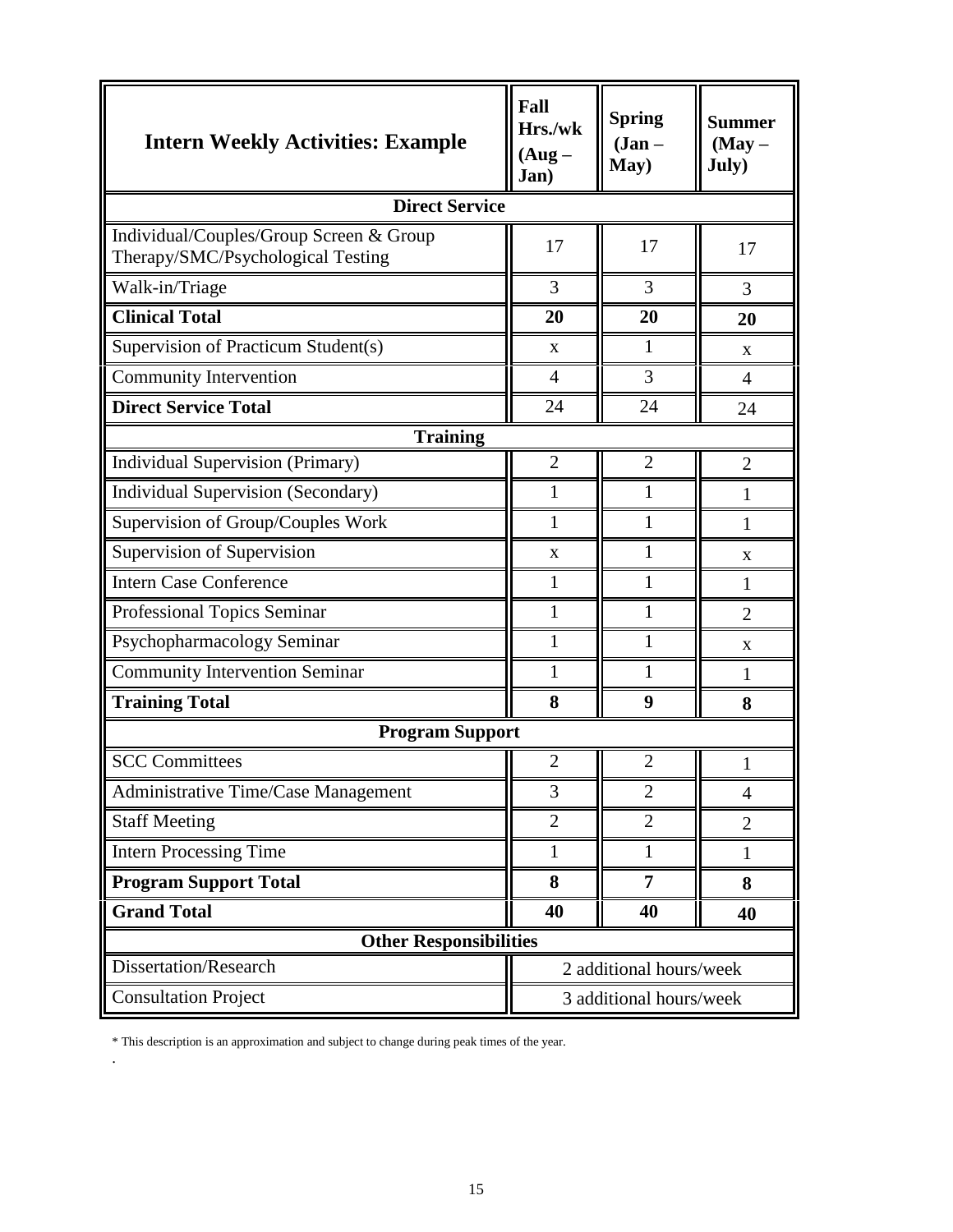## **2013 – 2014 Interns**

#### **Philip Held** University of Tennessee

## **Lauren Lawler**

Florida Institute of Technology

## **Raymond Sheets**

Western Michigan University

### **Ashley Wilson**

University of Indianapolis

## **IV. Internship Application and Selection Process**

The internship year begins August 1 and ends July 31 of the following year. Interns will complete 2000 hours of supervised experience during this period of time.

### **Preferred Qualifications**

1. Enrolled in an APA or CPA accredited doctoral program in counseling or clinical psychology

- 2. Completion of all required course work
- 3. Minimum of 300 direct clinical contact hours
- 4. Minimum of 3 years of graduate training
- 5. Applicants must pass Comprehensive Exams by the ranking deadline
- 6. Approval of dissertation proposal is strongly preferred.

#### **Stipend**

The internship is a full-time position (12 months, 40 hours per week) beginning August 1, 2014. Stipends for 2014 - 2015 will be approximately \$32,926 per year.

## **Benefits.**

SCC interns are full-time university professional staff appointed for one year. Interns receive the same benefits available to full time professional staff. (Please note that interns must pay the employee portion of fees for medical and dental insurance, and the monthly parking fees). Benefits include:

Annual leave days (accrued at 16 hours per month worked) Eight hours per month sick leave time Approx. thirteen university holidays/scheduled closings per year Professional leave time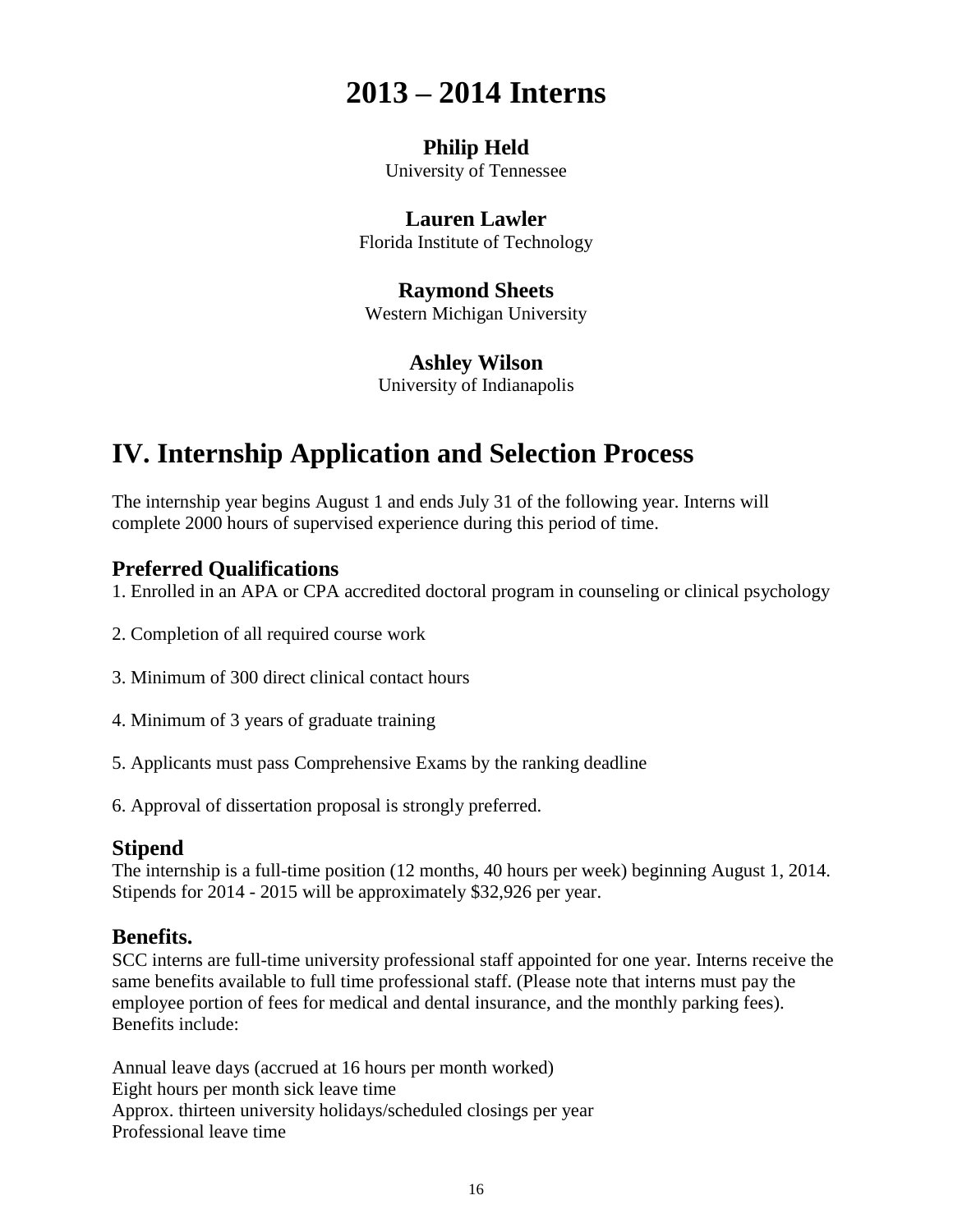Health and dental insurance available Participation in retirement plan Fee waivers for university classes Flexible benefits program Large private office equipped with personal computer/recording equipment Access to e-mail, the Internet and a LAN-based color laser printer from each office Faculty library privileges and access to many university facilities Faculty/administrative parking privileges available to purchase

## **Application Procedure**

We participate in the National Matching Services Program (NMS). Interested applicants must obtain an Applicant Agreement Package from NMS and register for the Match in order to be eligible to match to our program. You can request an Applicant Agreement package from NMS through the Matching Program web site at [www.natmatch.com/psychint](http://www.natmatch.com/psychint) or by contacting NMS at either address below:

National Matching Services Inc. P.O. Box 1208 Lewiston, NY 14092-8208 Phone: (716) 282-4013 FAX: (716) 282-0611)

National Matching Services Inc. 20 Holly Street, Suite 301 Toronto, Ontario Canada M4S 3B1 Phone (416) 977-3431 Fax (416) 977 - 5020

**The application process will occur on-line. All materials will be uploaded via the applicant portal on the APPIC website. We will not accept any paper materials. All materials must be available for review on-line by our due date of:**

## **Friday, November 15, 2013**

## **Materials to submit include:**

- Completed AAPI. (Accessed at [www.appic.org.](http://www.appic.org/)).
- Current vita
- Official transcripts of all graduate work which you will send to the APPI Online service
- Three letters of reference. At least two of which must be from clinical supervisors who are familiar with your counseling/therapy skills. References should reflect your most recent work if possible.

#### **Selection Process**

There are four positions available in the internship class, none pre-allocated. An Intern Selection Committee, which includes the Director of Training, and selected senior staff members, review and evaluate applications. Interns assist in the interview process. Approximately 30 applicants will be asked to interview during the month of January. Although personal interviews are preferred, telephone/SKYPE interviews will be conducted for those unable to visit the Student